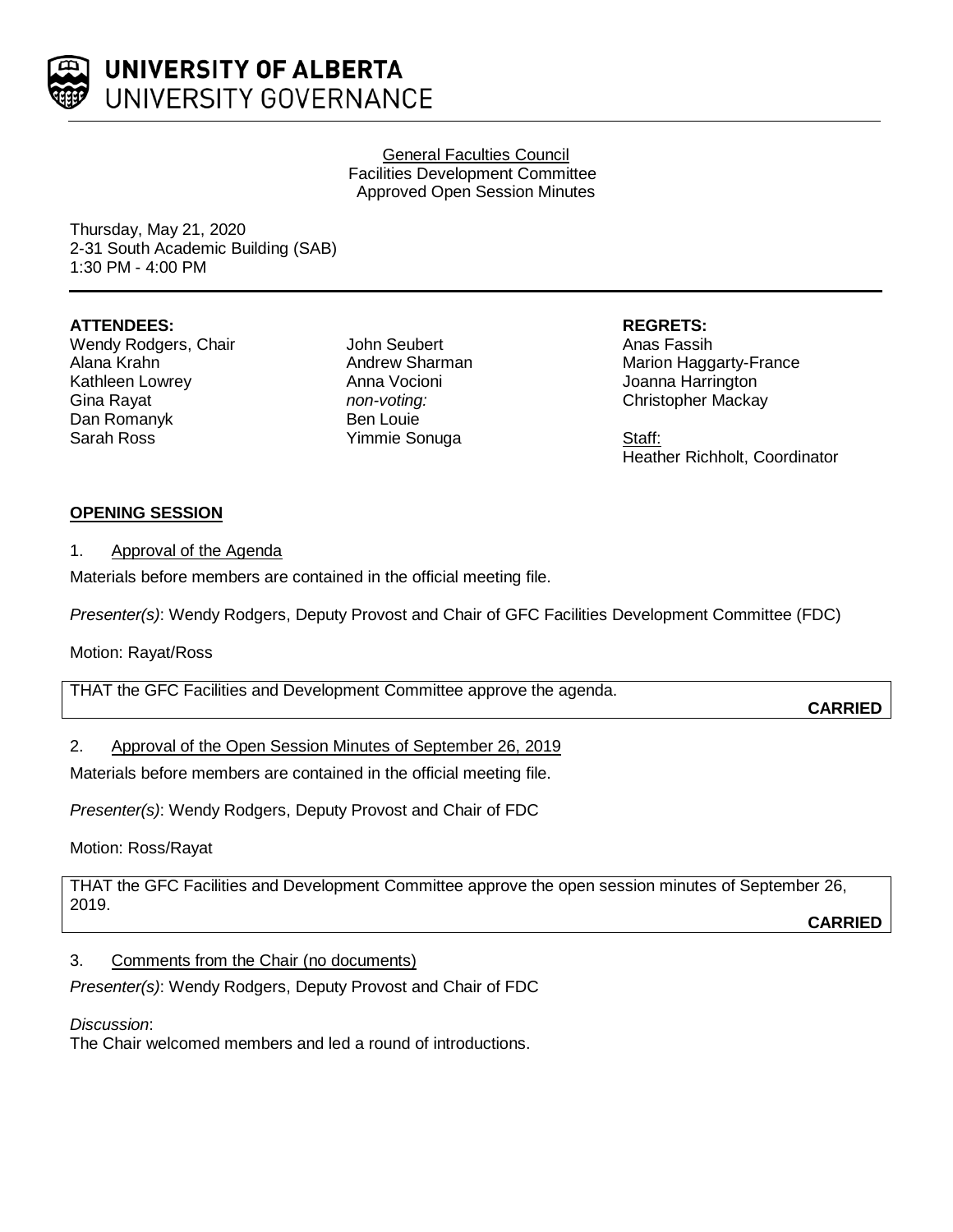## **ACTION ITEMS**

#### 4. Dean of Students Functional Space Program

Materials before members are contained in the official meeting file.

*Presenter(s)*: André Costopoulos, Vice-Provost & Dean of Students; Joylyn Teskey, Architect and Space Planner, Noun Consulting Inc.; Shannon Loughran, Space Planner, Space Management, Facilities and **Operations** 

*Purpose of the Proposal*: The proposal is before the committee because it seeks approval for further planning for the Office of the Dean of Students.

*Discussion*:

Dr Costopoulos introduced the functional space program and spoke about the goals of the space related to student service.

Ms Teskey gave a presentation outlining the plans for the space.

Members asked about the provision of a computer lab for students, space that was used for tutorials and that was also shared with First People's House, and the Dean of Students as a leader in student service. Members discussed consultation and the potential for collaboration with the University of Alberta Students' Union.

#### Motion: Sharman/Vocioni

THAT the GFC Facilities Development Committee approve, under delegated authority from General Faculties Council and on the recommendation of Planning and Project Delivery, the Dean of Students Functional Space Program (as set forth in Attachment 1), as the basis for further planning.

**CARRIED**

#### 5. Faculty of Nursing Functional Space Program

Materials before members are contained in the official meeting file.

*Presenter(s)*: Greta Cummings, Dean, Faculty of Nursing; Carrie Rogerson, CR Design; Lorna Baker Perri, Director, Space Management, Facilities and Operations

*Purpose of the Proposal*: The proposal is before the committee because it seeks approval for further planning for the Faculty of Nursing.

#### *Discussion*:

Dr Cummings gave an overview of the plan and noted that the Faculty would be vacating the Camrose space within the year. She noted that many of the classrooms available in Edmonton Clinic Health Academy (ECHA) were too small for many Nursing courses and that one of their priorities was to update the equipment in the simulation lab.

Ms Rogerson gave a presentation on the plan.

Members discussed the potential for the Faculty of Nursing to collaborate with the Faculty of Pharmacy and Pharmaceutical Sciences to alter and repurpose existing space to better suit their collective needs.

Ms Baker-Perri explained that the university was currently engaged in a comprehensive look at ECHA and other Faculty space.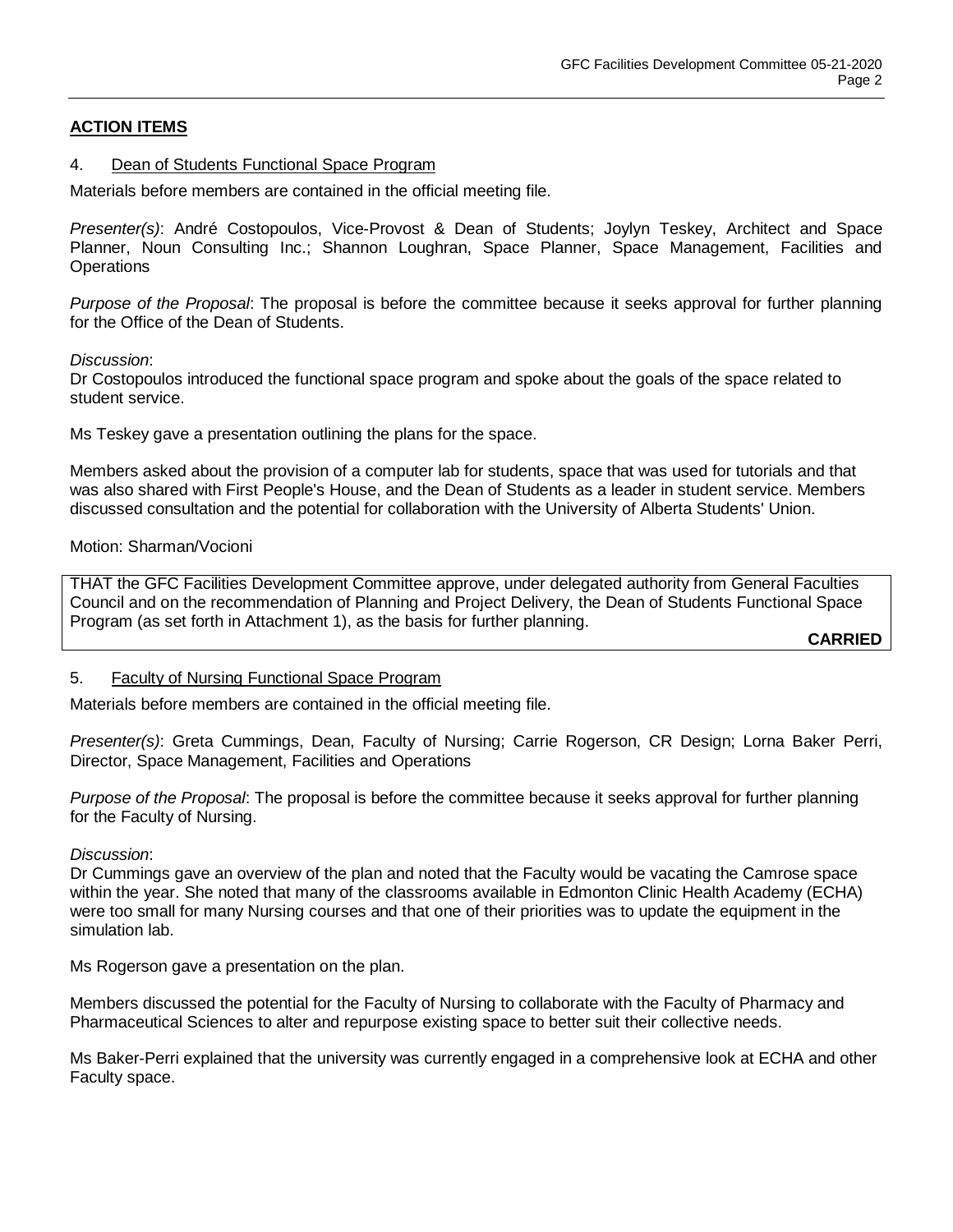### Motion: Sharman/Rayat

THAT the GFC Facilities Development Committee approve, under delegated authority from General Faculties Council and on the recommendation of Planning and Project Delivery, the Faculty of Nursing - Functional Space Program (as set forth in Attachment 1) as the basis for further planning.

**CARRIED**

#### 6. I.F. Morrison Structural Engineering Laboratory Renovation and Addition - Schematic Design Report

Materials before members are contained in the official meeting file.

*Presenter(s)*: Dr. Ying Hei Chui, Professor, Structural Engineering, Faculty of Engineering - Civil and Environmental Engineering Dept; Ben Louie, University Architect, Planning and Project Delivery, Facilities and **Operations** 

*Purpose of the Proposal*: To provide members of the Facilities Development Committee with a summary of the proposed project that will see the renovation and addition of the I.F. Morrison Structural Engineering Laboratory.

#### *Discussion*:

Dr Chui gave a presentation on the schematics and design of the building renovation and addition.

Mr Louie explained that the proposed expansion exceeded the space guidelines of the sector plan. He noted that the design team had worked to improve access and outdoor space and integrate this addition into the rest of the campus.

Members discussed how this approval would be similar to a re-zoning of the area.

#### Motion: Seubert/Rayat

THAT the GFC Facilities Development Committee approve, with delegated authority from General Faculties Council, and on the recommendation of Planning and Project Delivery, the schematic design report for the I.F. Morrison Structural Engineering Laboratory Renovations and Addition, as the basis for further planning.

**CARRIED**

### 7. Long Range Development Plan Amendment 2020 (Michener Park)

Materials before members are contained in the official meeting file.

*Presenter(s)*: Emily Ball, Director, Community Relations, Government and Community Relations, University Relations; Ben Louie, University Architect, Planning and Project Delivery, Facilities and Operations

*Purpose of the Proposal*: To amend the university's Long Range Development Plan (LRDP) by removing Section 6.3, Michener Park, located on South Campus.

#### *Discussion*:

Ms Ball explained that Michener Park residences would be closed as of August 1, 2020 and the site would be transferred to the University of Alberta Properties Trust Inc. (UAPTI) for future development, at which time it would fall under municipal zoning regulations. She outlined the community consultation protocols and pointed to the report and summary of comments in the materials.

There were no questions.

Motion: Seubert/Rayat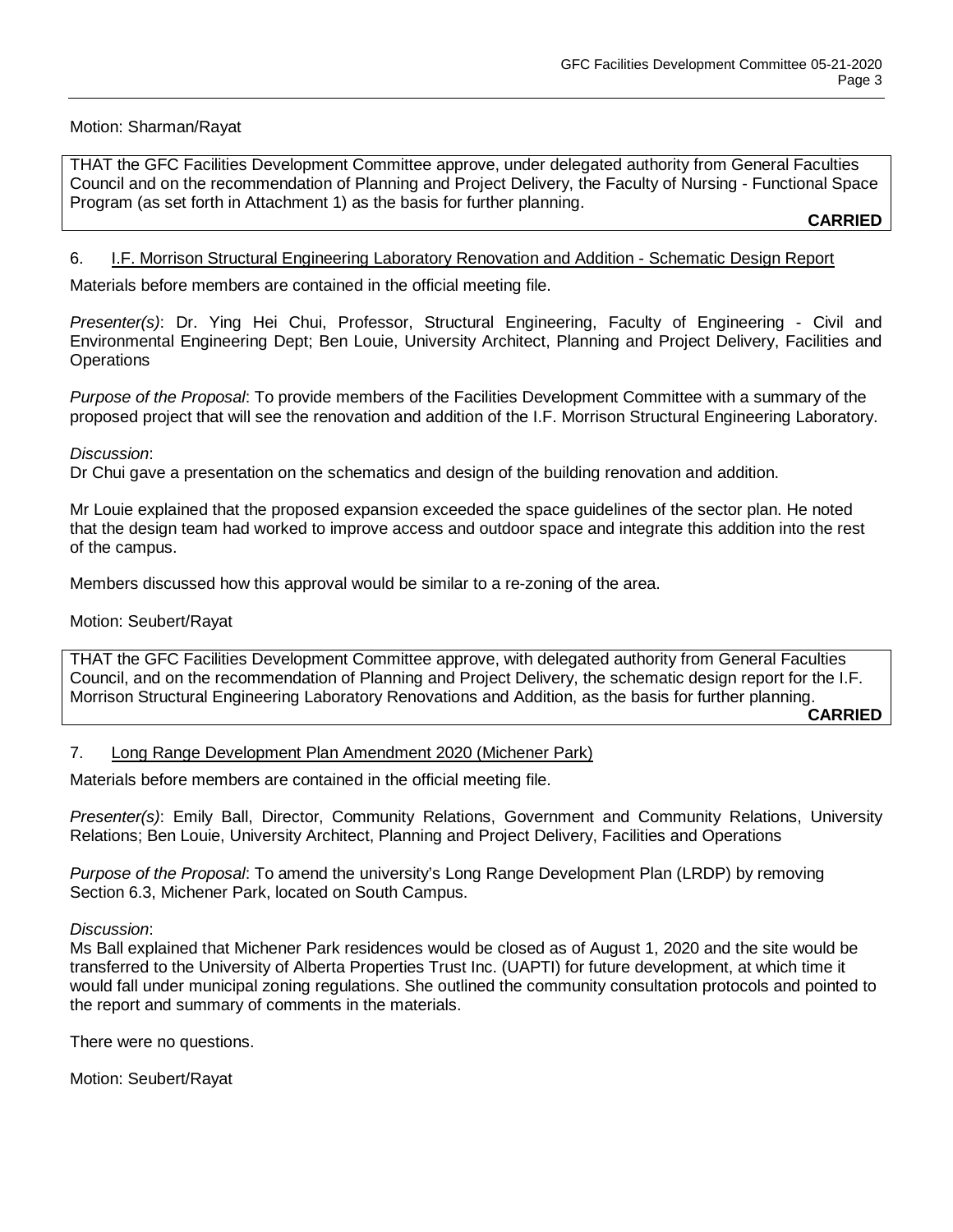THAT the GFC Facilities Development Committee, under delegated authority from GFC, recommend that the Board of Governors approve the removal of Michener Park (Section 6.3) from the Long Range Development Plan 2002.

**CARRIED**

# **DISCUSSION ITEMS**

### 8. Augustana Campus Planning and Design Guidelines

Materials before members are contained in the official meeting file.

*Presenter(s)*: Ben Louie, University Architect, Planning and Project Delivery, Facilities and Operations

*Purpose of the Proposal*: To provide the GFC Facilities Development Committee with the proposed Augustana Campus Planning and Design Guidelines that outline the strategy, guidelines and analytical tools to effect positive planning and built outcomes for the implementation of the University of Alberta's Augustana Campus' Long Range Development Plan. These guidelines are to be used by university staff and consultants in concert with Augustana Campus Long Range Development Plan (May 2018).

### *Discussion*:

Mr Louie presented the Augustana Campus Planning and Design Guidelines.

There were no questions.

9. Integrated Transportation Planning Concept, Strategy and Guidelines Along 89 Avenue / Students' Boulevard and Vicinity

Materials before members are contained in the official meeting file.

*Presenter(s)*: Ben Louie, University Architect, Planning and Project Delivery, Facilities and Operations

*Purpose of the Proposal*: To provide the GFC Facilities Development Committee with the completed proposed integrated transportation planning document for 89 Avenue / Students' Boulevard and vicinity for feedback. This planning document shall serve as the basis for future and on-going campus planning purposes both in terms of multi-modal transportation planning as well as with City of Edmonton and other stakeholders regarding proposed improvements to the City's transit system in support of the City Plan.

### *Discussion*:

Mr Louie gave a presentation on the planning concepts for Students' Boulevard including goals and objectives as well as diagrams of potential changes.

Members discussed the ongoing evaluation of the needs and wants of the community, the congestion around HUB Mall, the LRT station, and the bus loop, and how the proposed changes could affect traffic flow in that area.

10. Projects Update from Facilities and Operations -update from March 2020

Materials before members are contained in the official meeting file.

*Presenter(s)*: Andrew Sharman, Vice-President (Facilities and Operations)

*Discussion*: